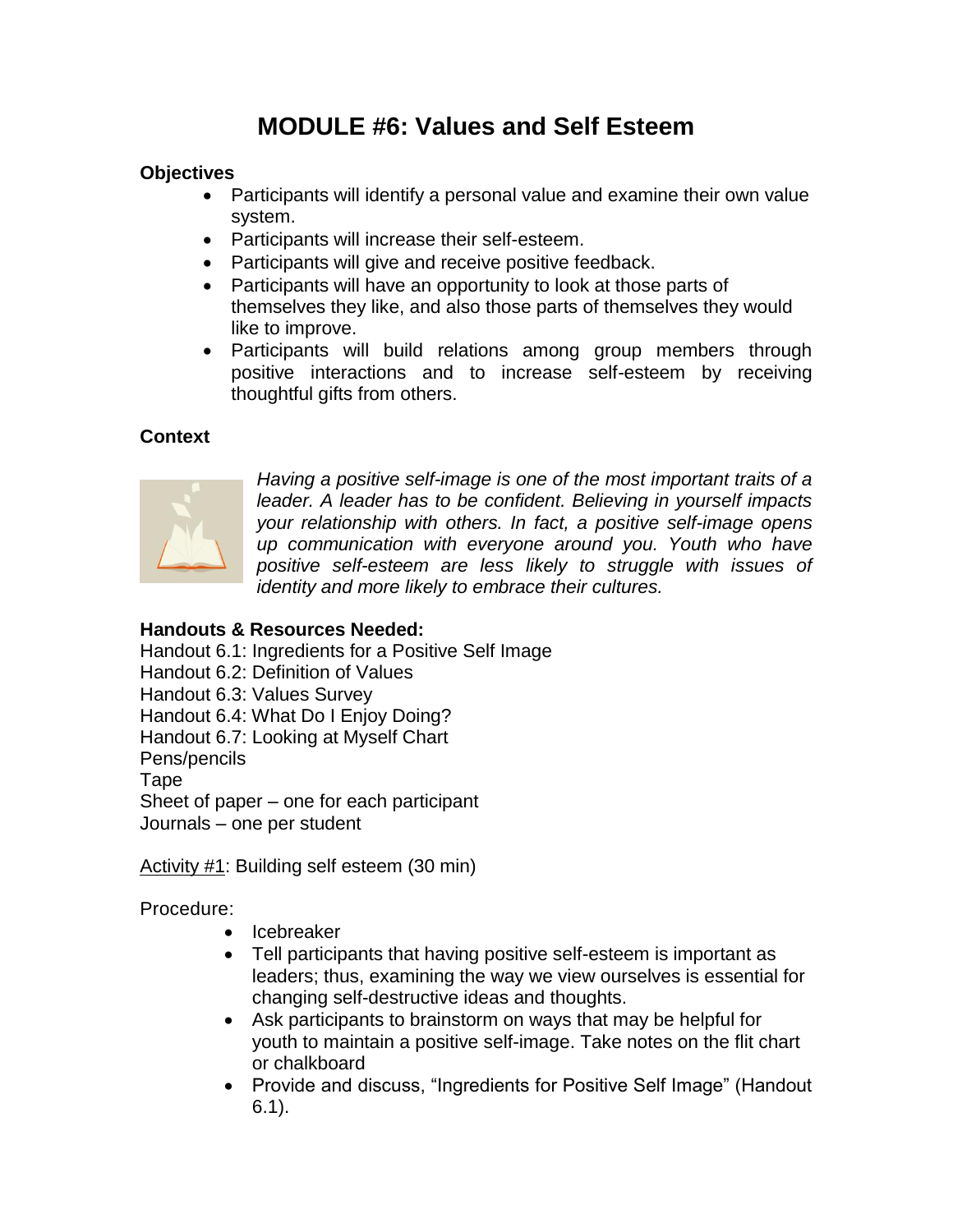- Engage in discussion by asking what stood out from this activity.
- Debriefing

Activity #2: Society and values (55 min)

Procedure:

- Icebreaker
- Just like our self-esteem can be influenced by society, our values are as well. Refer to Handout 6.2A and explain what values are. Explain that there are personal and cultural values.
- Ask participants to identify values in their culture that are different from the dominant culture (ex: individualism, wealth building, and competition). This activity can also be tied to current events such as in politics.
- Provide values survey (Handout 6.2B) and ask participants to arrange the tasks/values in order of importance to them.
- Ask for volunteers to share their top five values.
- Discuss their personal and cultural values.
- Explain that knowing our values is important for making important decisions. Tell them, that in the Career Awareness Module, they will see an example of how our values can influence career choice.
- Debriefing

Activity #4: What Do I Enjoy Doing? (55 min)

- Icebreaker
- Explain to participants that values can be reflected on what we like to do.
- Provide handout "What Do I Enjoy Doing?"
- Ask participants to list 10 activities that they like to do (Handout 6.4).
- Once they have completed the list, ask them to examine it and see if any themes or patterns are apparent in their values or what they like to do.
- Discuss and share answers with larger group.
- Debriefing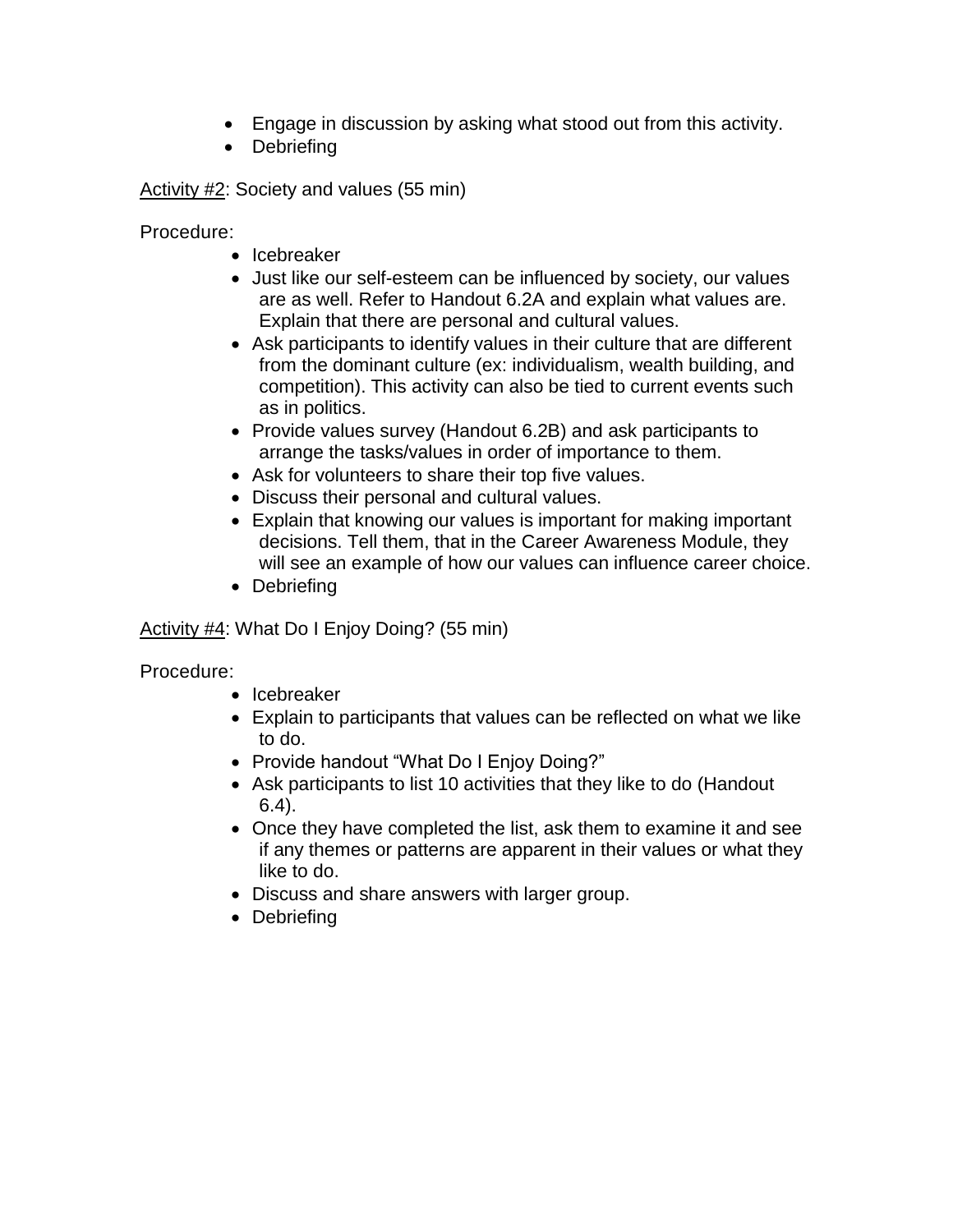Activity #5: Talking Behind Your Back – Positive Reinforcement (55 min)

Procedure:

- Icebreaker
- This activity serves to build participants' self-esteem.
- Supply participants with blank sheets of paper and a piece of tape.
- Ask participants to put their names in the center of the sheet of paper and tape it to the wall.
- Ask participants to go around and write positive things about each person on the sheet of paper. For example, positive descriptions may include completing homework and being honest and friendly. (Note: They must write positive statements-no negativity allowed.)
- After all participants have finished writing a statement on all sheets of paper, ask participants to read what others have written about themselves.
- Ask participants to discuss positive things they learned and didn"t know about themselves.
- Debriefing

Activity #6: Giving Positive feedback (55 min)

- Icebreaker
- The purpose of this activity is to allow participants to compare their self-perceptions of themselves with the perceptions of fellow group members.
- Set one chair in the middle of the room and ask participants to place their chairs in a circle around that chair.
- Tell the volunteer sitting in the chair to receive only positive statements from peers.
- Once directions are given, provide a signal (bell is recommended or other similar prop) to begin the activity. Clarify that if anyone makes a negative statement during the feedback period, the volunteer in the chair is to ring the bell as an indication that the comment is out of order.
- Participants (one by one) will verbalize their positive feedback to the volunteer until all comments have been exhausted.
- Repeat these steps with other volunteers as needed.
- Engage participants in a discussion based on these questions:
	- o How did you feel about receiving only positive feedback?
	- o How might you explain your reaction?
	- o How did you feel about giving only positive feedback?
	- o Did you agreed or disagree with the feedback you received? Why?
- **Debriefing**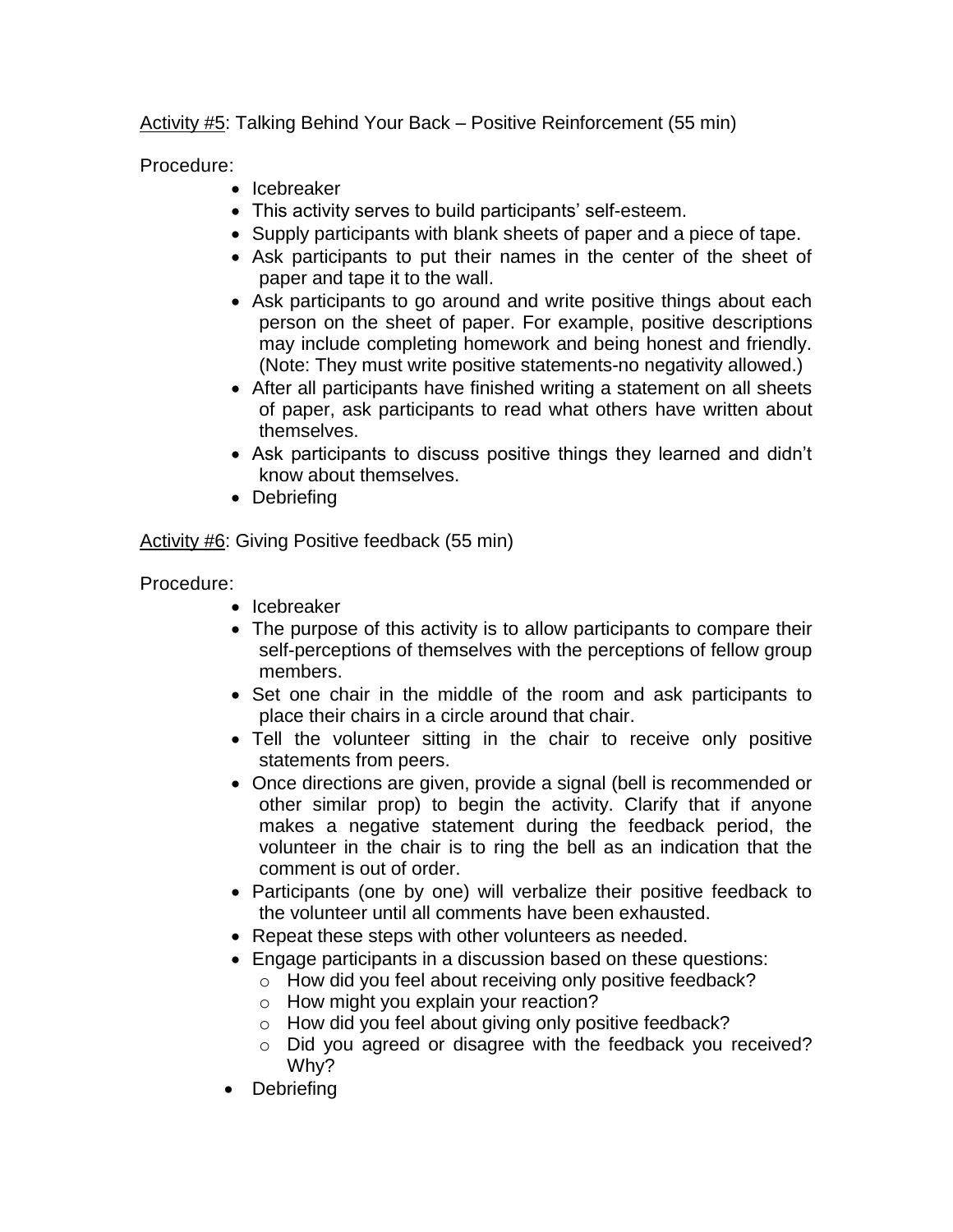Activity #7: Looking at Myself (30 min)

Procedure:

- Icebreaker
- Handout copies of "Looking at Myself" chart (Handout 6.7).
- Break the group into sub-groups of 3-4 and have each participant share at least three things she/he likes about her/himself and why.
- Have the participants share two things they are proud of doing.
- Once the groups have shared, open the discussion up by asking the following questions:
	- o What did it feel like to share some of these things?
	- o Is it hard to say positive things about yourself in a group?
	- o Were you surprised by anything that was said?
- Debriefing

Activity  $#8$ : Gift from the Heart<sup>1</sup> (55 min)

- Icebreaker
- Explain to participants that giving and receiving gifts often brings a good feeling. The giver expresses unconditional love. The receiver gets a token of affection and love. This activity allows peers to understand others and learn how others see them through the exchange of thoughtful gifts.
- Ask youth to form groups of 4 and have each member of the group choose an imaginary gift to give to each person in the group.
- Each gift is drawn or described on a piece of paper to be given to the recipient. The gifts should be thought out carefully so they represent the individuals who receive the gifts. The gifts may be deep and thoughtful such as "courage to face life"s difficulties", for someone who has shared many deep problems with the group. Or the gifts may simply be something the receiver would enjoy, such as "a season soccer pass to go see your team"s games any time you want," for someone who enjoys soccer.
- Once everyone has completed their gifts, let one person at a time give out his/her gifts to the others. When giving the gifts, the giver should explain what the gift is and why they chose to give that particular gift to the individual.
- Engage all participants in a discussion based on these questions:
	- o How did you decide what gifts to give?
	- $\circ$  What did you think about the gifts you got?
	- o Do you think there was a good match between the people and the gifts they received?
	- Debriefing

<sup>&</sup>lt;u>.</u> <sup>1</sup> Adapted from <http://www.gamesforgroups.com/index.htm>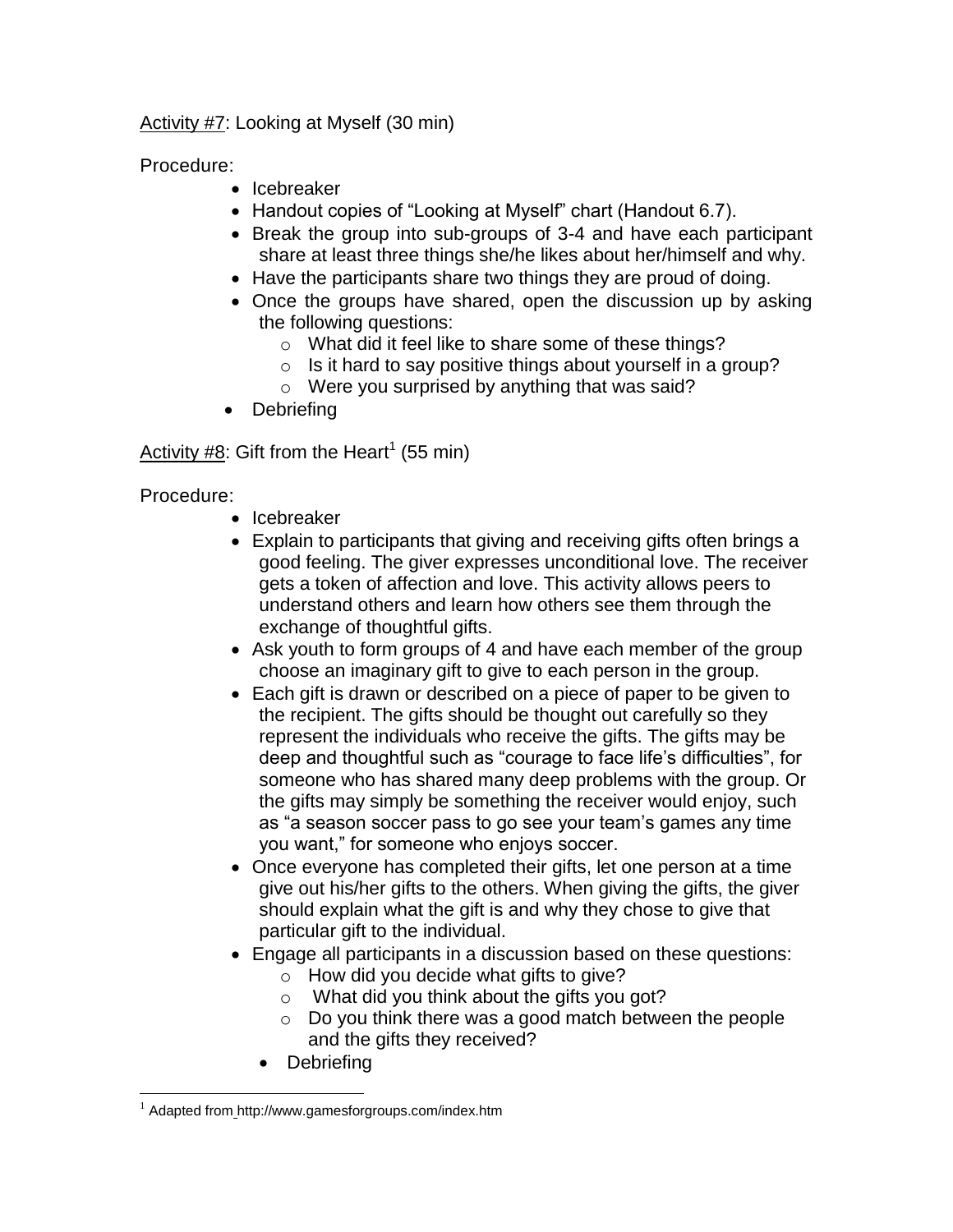Handout 6.1

## **Ingredients for a Positive Self-Image**

Having a positive self-image is one of the most important traits of a leader. A leader has to be confident and self-assured. Believing in yourself impacts your relationship with others. In fact, a positive self-image opens up communication with everyone around you.

#### 1. Identification with Real Role Models

-If asked who our role models are, many would probably say, Michael Jordan or President Clinton. But these are all people who we admire from afar. In order to really identify with a role model, look a little closer to home. Your parents, teachers, and older friends can provide the inspiration for you.

#### 2. Responsibility for "Family" Processes

-Always think of yourself as a member of a group, be it your family or your school. You should realize that your actions not only affect you, but everyone around you as well.

Therefore, you have a responsibility to put your best effort into everything you do. This "social responsibility" gives you a sense of belonging. At this point you will realize that you are needed by those around you.

#### 3. Faith in Personal Resources to Solve Problems

-In order to overcome obstacles, you must recognize your own resources and learn how to use them effectively. You must be able to independently solve problems using your own intelligence, your own ingenuity, and your own hands.

#### 4. Development of Interpersonal Skills

-Leaders must learn how to look at their personality tendencies critically and honestly and grow from their discoveries. Self-examination leads to self-growth.

#### 5. Development of Interpersonal Skills

-Interpersonal skills are your ability to speak, listen, share feelings and opinions, and participate effectively in a group. If you are an aspiring leader, strong communication skills are a must.

#### 6. Situational Skills

-Situational skills provide you with the ability to analyze a situation and decide what the most appropriate behavior to respond with would be. Remember that a leader should be flexible and ready to adapt to the situation around him/her at all times.

#### 7. Judgmental Skills

-Judgmental skills give you the ability to recognize a situation, analyze what needs to be done, and apply good judgment to the decision you make.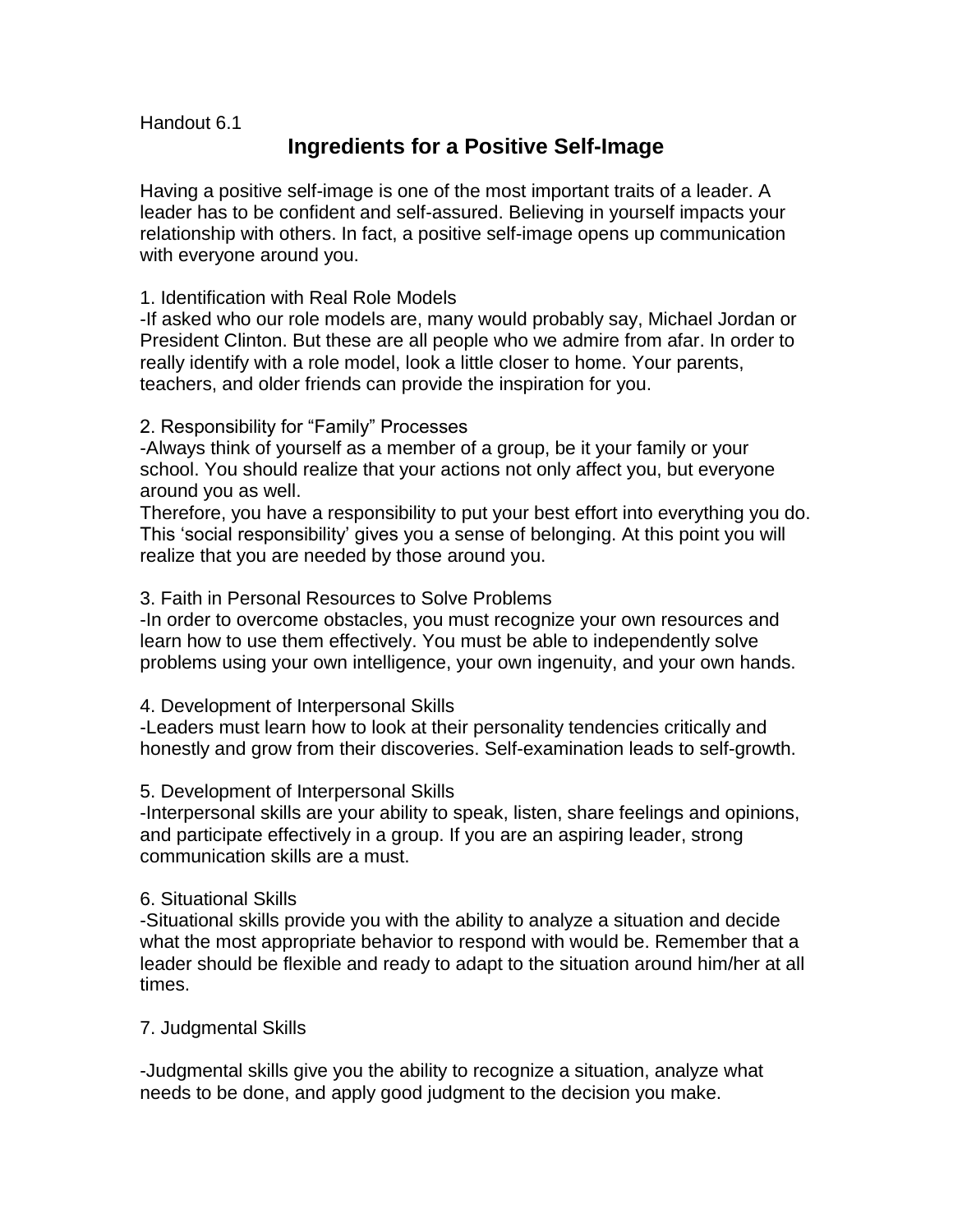## **Definition of values<sup>2</sup>**

**Personal values:** Values are a set of personal principles, standards, concepts, beliefs, and ideas that can be used to make everyday decisions.

Personal values develop from circumstances surrounding us, and can change over time. For example, people who apply their values appropriately regardless of arguments or negative comments from others are said to have integrity. Values are applied appropriately when they are applied in the right area. For example, it would be appropriate to apply religious values in times of happiness as well as in times of despair.

Understanding and recognizing our personal values and interests is important to assist us in making healthy and responsible decisions for our future.

Personal values are implicitly related to choice; they guide decisions by allowing for an individual's choices to be compared to the associated values of each choice. Personal values are not universal; one's [family,](http://en.wikipedia.org/wiki/Family) [nation,](http://en.wikipedia.org/wiki/Nation) generation and historical [environment](http://en.wikipedia.org/wiki/Social_environment) help determine one's personal values. This is not to say that the value concepts themselves are not universal, but that each individual possess a unique view of them (i.e. a personal knowledge of the appropriate values for their own genes, feelings and experience).

## **Cultural values**

<u>.</u>

Cultural values: Groups, societies, or cultures have values that are largely shared by their members. The values identify those objects, conditions or characteristics that members of the society consider important; that is, valuable. In the United States, for example, values might include religion, extended family, children, education, community, friendship, and collectivism.

The values of a society can often be identified by noting which people receive honor or respect. Values are related to the [norms](http://en.wikipedia.org/wiki/Norm_%28sociology%29) of a culture, but they are more general and abstract than norms. Norms are rules for behavior in specific situations, while values identify what should be judged as good or bad. Flying the national flag on a holiday is a norm, but it reflects the value of patriotism. They reflect the values of respect and support of friends and family.

Members take part in a [culture](http://en.wikipedia.org/wiki/Culture) even if each member's personal values do not entirely agree with some of the [normative](http://en.wikipedia.org/wiki/Normative) values sanctioned in the culture. This reflects an individual's ability to synthesize and extract aspects valuable to them from the multiple subcultures they belong to.

<sup>&</sup>lt;sup>2</sup> Adapted from http://en.wikipedia.org/wiki/Value\_(personal\_and\_cultural)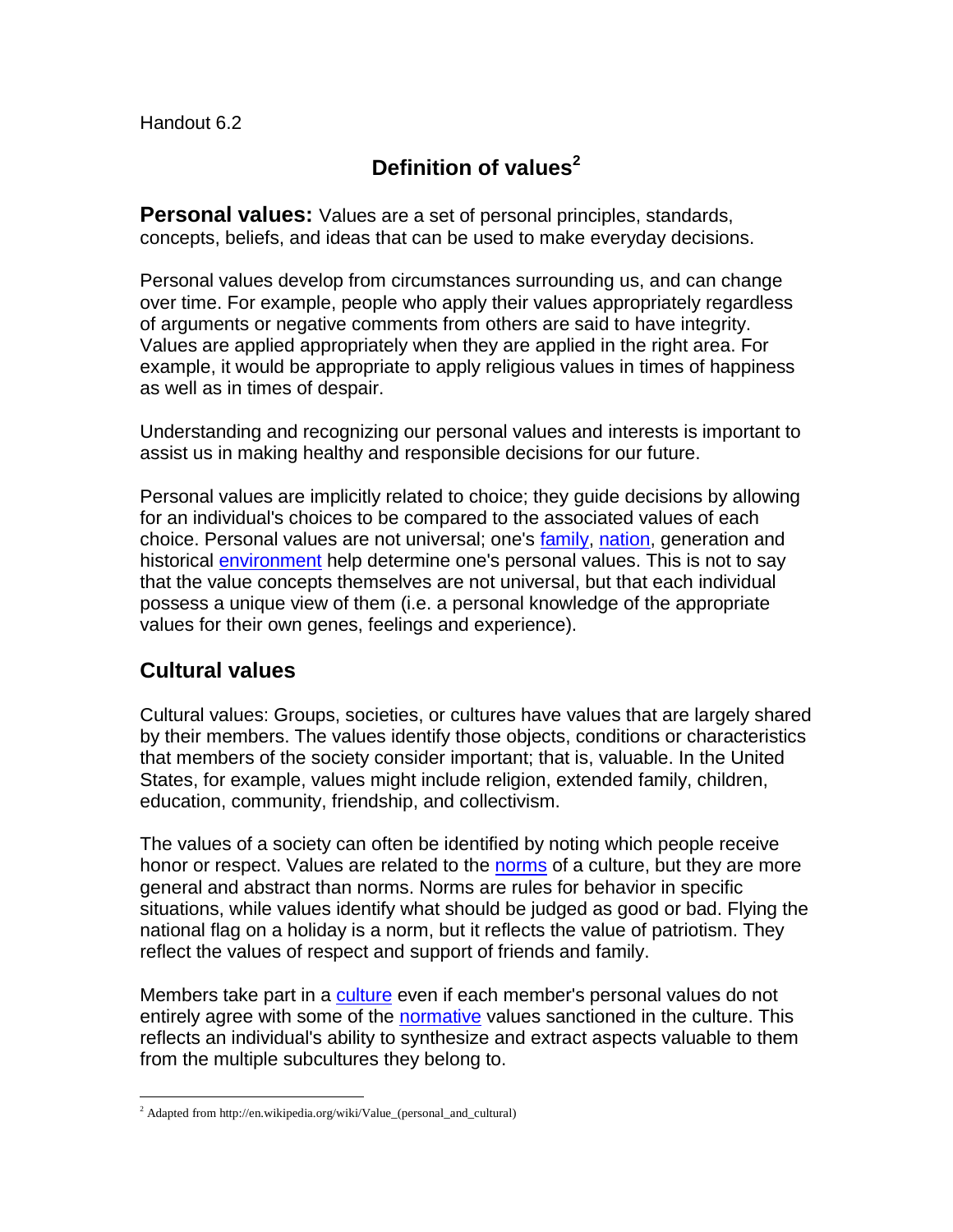#### **Handout 6.3: Values Survey**

*Below is a list of 18 values arranged in alphabetical order. Your task is to arrange them in order of their importance to YOU and as guiding principles in your life.* \_\_\_\_\_\_\_ A COMFORTABLE LIFE (a prosperous life)

- RELIGION (freedom of religion)
- \_\_\_\_\_\_\_ TRUE FRIENDSHIP (long lasting close companionship)
- \_\_\_\_\_\_\_ EQUALITY (brotherhood, equal opportunity for all)
- \_\_\_\_\_\_\_ AN EXCITING LIFE (a stimulating life)
- \_\_\_\_\_\_\_ FAMILY (taking care of loved ones)
- \_\_\_\_\_\_\_ FREEDOM (independence, free choice)
- \_\_\_\_\_\_\_ HAPPINESS (contentedness)
- \_\_\_\_\_\_\_ INNER HARMONY (freedom from inner conflict)
- \_\_\_\_\_\_\_ MATURE LOVE (sexual and spiritual intimacy)
- \_\_\_\_\_\_\_ NATIONAL SECURITY (protection from attack)
- \_\_\_\_\_\_\_ PLEASURE (an enjoyable, leisurely life)
- SALVATION (deliverance from sin, eternal life)
- RESPECT (self and others, including elders)
- A SENSE OF ACCOMPLISHMENT (making a lasting contribution)
- \_\_\_\_\_\_\_ SOCIAL RECOGNITION (respect, admiration)
- \_\_\_\_\_\_\_ WISDOM (a mature understanding of life)
- \_\_\_\_\_\_\_ A WORLD AT PEACE (freedom from wars and conflict)
- A WORLD OF BEUTY (beauty of nature and arts)
- \_\_\_\_\_\_\_ COMMUNITY DEVELOPMENT (community service)
- EDUCATION (a well rounded education)
- **EXALTH** (lead healthy lives)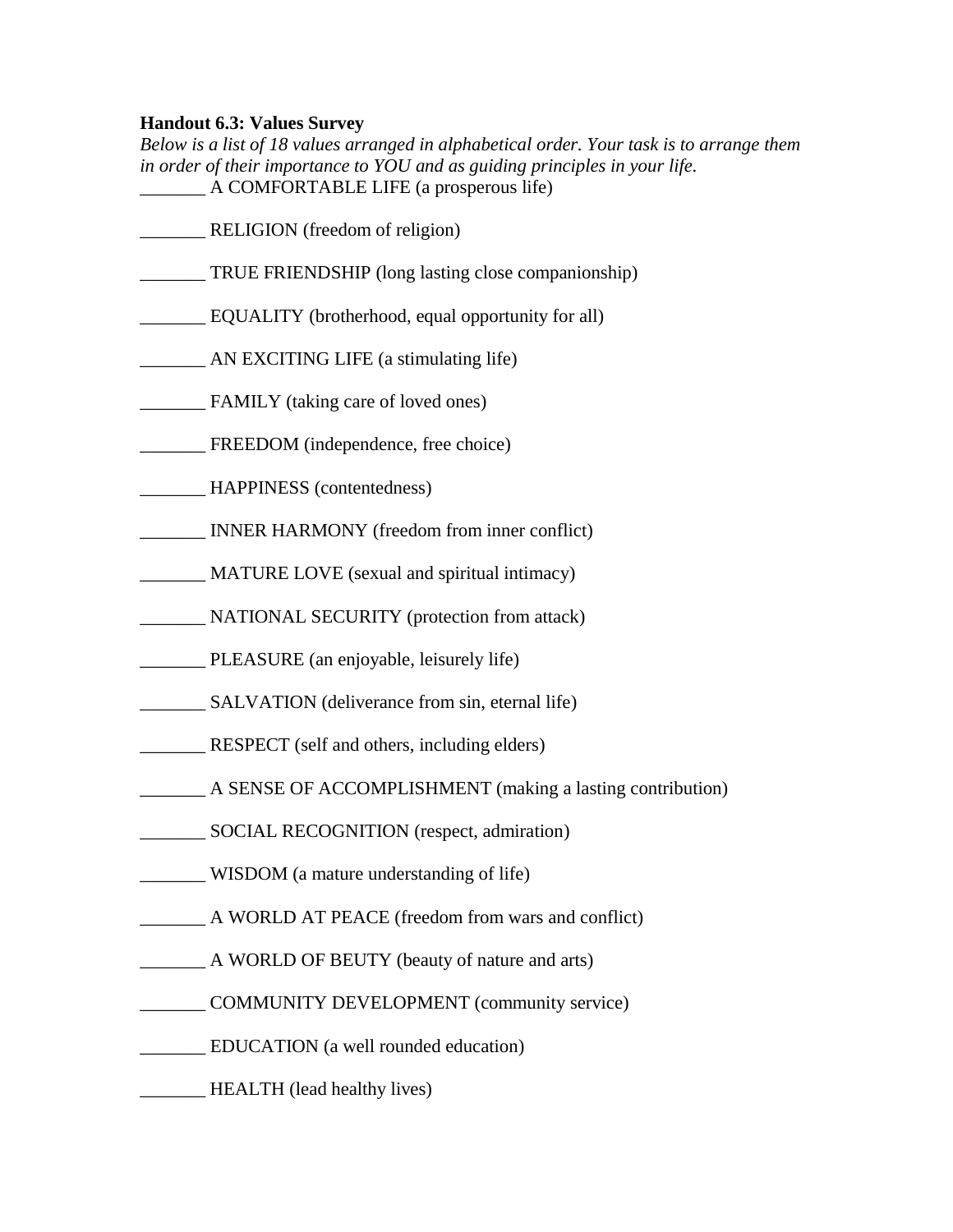## **Handout 6.4: WHAT DO I ENJOY DOING?**

List 10 things you like to do, such as riding, entertaining, reaching, playing tennis, writing and so forth. Use the spaces provided under the word "Activities".

| Activities 1 2 3 4 5 6 7 8<br>$\overline{\phantom{a}}$                                                                                                                                                                                                                                                                                                                                                                                        |  |  |  |  |
|-----------------------------------------------------------------------------------------------------------------------------------------------------------------------------------------------------------------------------------------------------------------------------------------------------------------------------------------------------------------------------------------------------------------------------------------------|--|--|--|--|
|                                                                                                                                                                                                                                                                                                                                                                                                                                               |  |  |  |  |
|                                                                                                                                                                                                                                                                                                                                                                                                                                               |  |  |  |  |
| 3. $\frac{1}{\sqrt{1-\frac{1}{2}}}\frac{1}{\sqrt{1-\frac{1}{2}}}\frac{1}{\sqrt{1-\frac{1}{2}}}\frac{1}{\sqrt{1-\frac{1}{2}}}\frac{1}{\sqrt{1-\frac{1}{2}}}\frac{1}{\sqrt{1-\frac{1}{2}}}\frac{1}{\sqrt{1-\frac{1}{2}}}\frac{1}{\sqrt{1-\frac{1}{2}}}\frac{1}{\sqrt{1-\frac{1}{2}}}\frac{1}{\sqrt{1-\frac{1}{2}}}\frac{1}{\sqrt{1-\frac{1}{2}}}\frac{1}{\sqrt{1-\frac{1}{2}}}\frac{1}{\sqrt{1-\frac{1}{2}}}\frac{1}{\sqrt{1$                   |  |  |  |  |
|                                                                                                                                                                                                                                                                                                                                                                                                                                               |  |  |  |  |
|                                                                                                                                                                                                                                                                                                                                                                                                                                               |  |  |  |  |
|                                                                                                                                                                                                                                                                                                                                                                                                                                               |  |  |  |  |
| $\frac{1}{2}$                                                                                                                                                                                                                                                                                                                                                                                                                                 |  |  |  |  |
| 8. $\overline{\phantom{a}}$ . $\overline{\phantom{a}}$ . $\overline{\phantom{a}}$ . $\overline{\phantom{a}}$ . $\overline{\phantom{a}}$ . $\overline{\phantom{a}}$ . $\overline{\phantom{a}}$ . $\overline{\phantom{a}}$ . $\overline{\phantom{a}}$ . $\overline{\phantom{a}}$ . $\overline{\phantom{a}}$ . $\overline{\phantom{a}}$ . $\overline{\phantom{a}}$ . $\overline{\phantom{a}}$ . $\overline{\phantom{a}}$ . $\overline{\phantom{$ |  |  |  |  |
|                                                                                                                                                                                                                                                                                                                                                                                                                                               |  |  |  |  |
|                                                                                                                                                                                                                                                                                                                                                                                                                                               |  |  |  |  |
| the contract of the contract of the contract of                                                                                                                                                                                                                                                                                                                                                                                               |  |  |  |  |

To the right of each activity:

In column 1, write a P if the activity is usually done, an A if it is usually done alone.

In Column 2, write a \$ if the activity costs more than \$5.

In column 3, write an O if the activity is usually done outdoors, an I if indoors. In column 4, if you are a female write an M if your mother would probably have the activity on her list. If you are a male write an F if your father would probably have the activity on his list

In column 5, write an H if it is very important that your husband or future husband include this activity on his list. Write a W if it is very important that your wife or future wife include this activity on his list.

In column 6, write an O if you would do this activity often, an ST if you do it sometimes, and an R id it is done rarely.

In column 7, write a 2 if you would have listed the activity two years ago.

In column 8, write an A if the activity requires you to be active physically. Write a P if the activity is physically positive.

In column 9, rank the 5 activities you like best, in the order of importance from 1 to 5 (1=most important; 5=least important).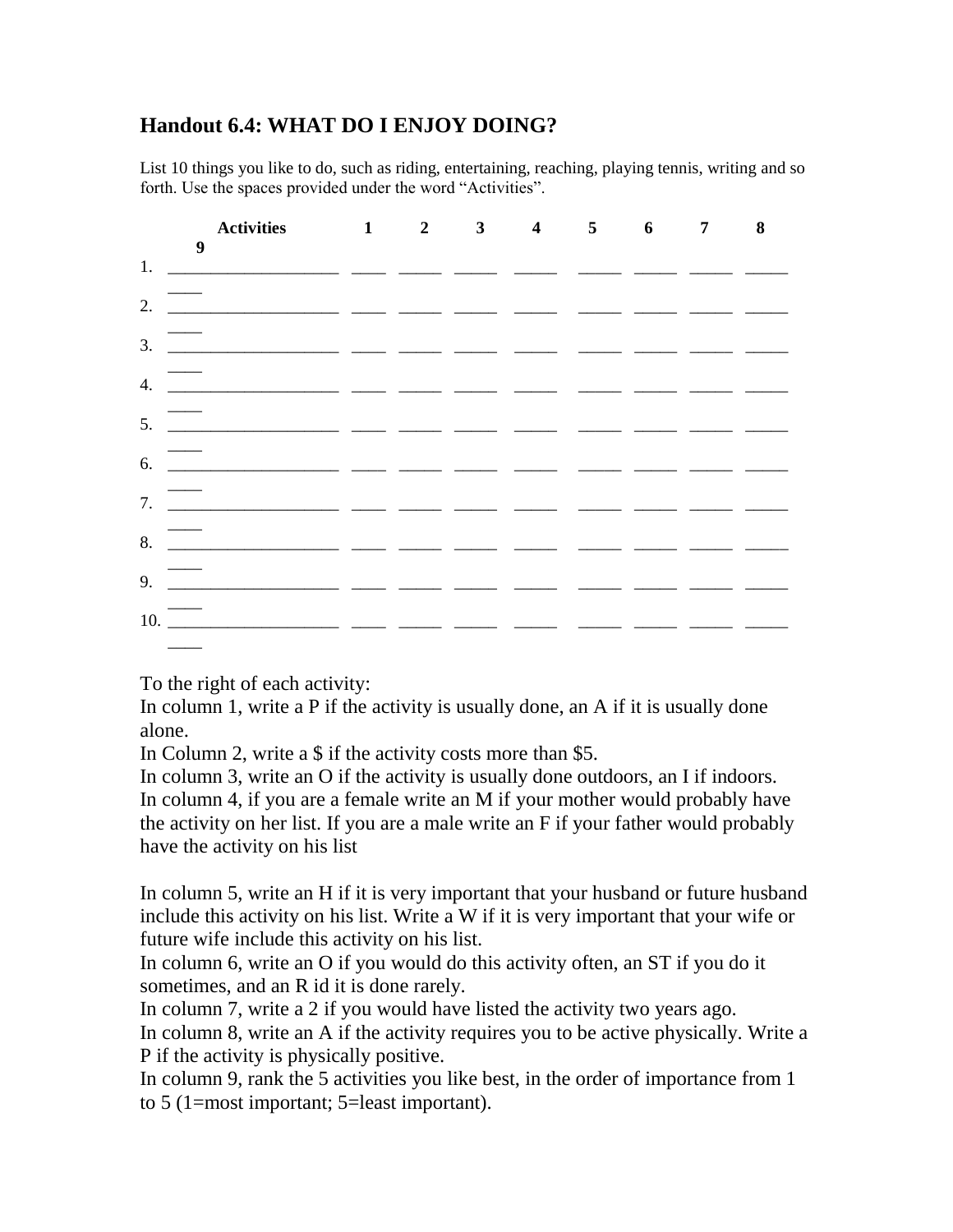Now examine the table to see if any themes or patterns are apparent in what you like to do. Is there a pattern in the underlying values too?